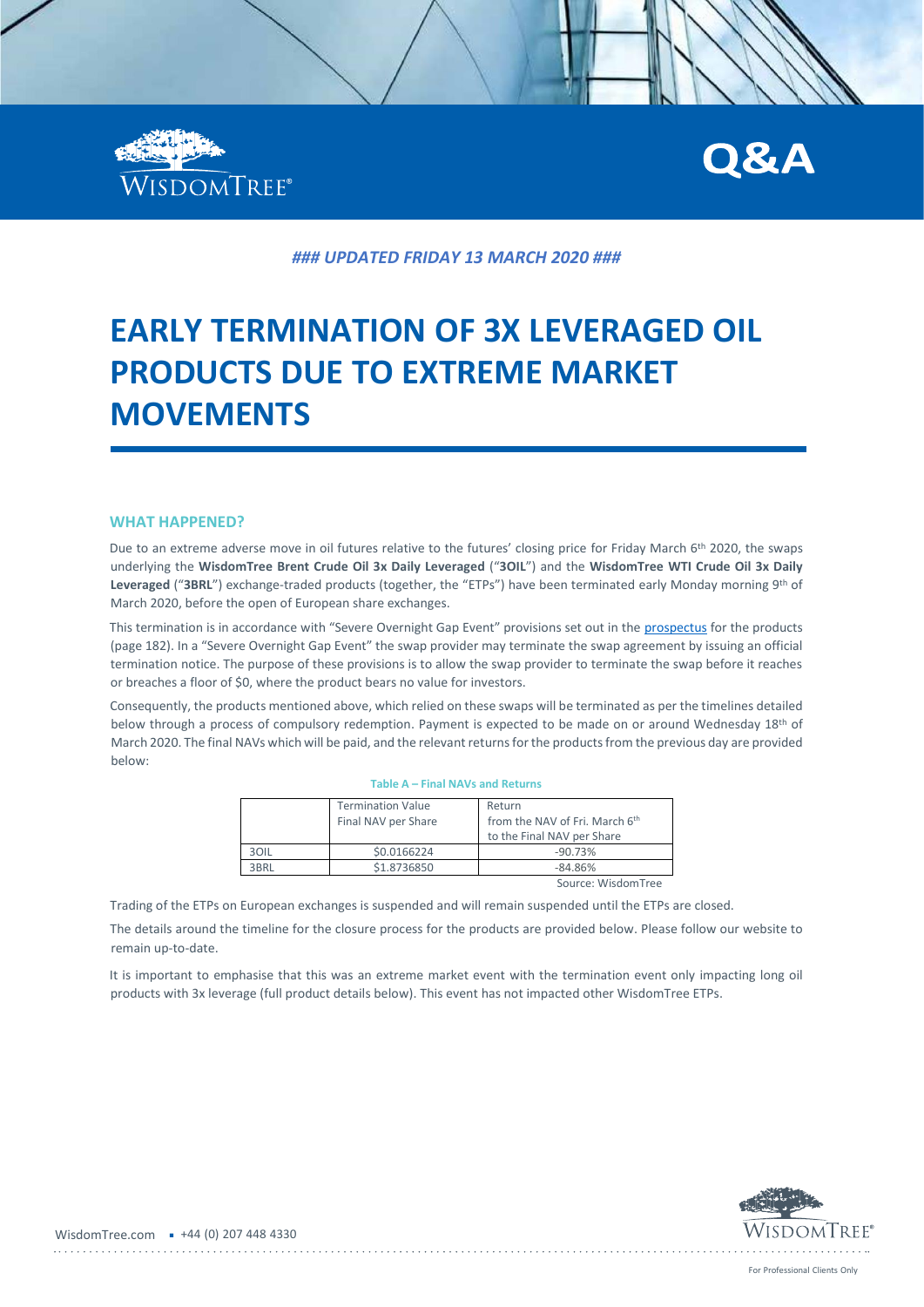## **WHICH PRODUCTS WILL BE CLOSING?**

Two products will close as a result of what happened. These two products are **listed below.**

| <b>Product Name</b>                                         | <b>ISIN</b>  | Exchange                 | <b>Trading</b><br>Currency | Exchange<br>Ticker | <b>SEDOL</b>   | <b>Bloomberg</b><br><b>Ticker</b> | <b>Reuters</b><br>Instrument<br>Code |
|-------------------------------------------------------------|--------------|--------------------------|----------------------------|--------------------|----------------|-----------------------------------|--------------------------------------|
| WisdomTree WTI Crude Oil<br>3x Daily Leveraged<br>$"3$ OIL" | IE00B7ZQC614 | London Stock<br>Exchange | GBP                        | 3LOI               | B9CMSS0        | <b>3LOI LN</b>                    | 3LOI.L                               |
|                                                             |              |                          | <b>USD</b>                 | 30IL               | B7ZQC61        | <b>30IL LN</b>                    | 30IL.L                               |
|                                                             |              | Borsa Italiana           | <b>EUR</b>                 | 3OIL               | BD3CT28        | 30IL IM                           | 30IL.MI                              |
|                                                             | DE000A133ZT6 | Xetra                    | <b>EUR</b>                 | 01LL               | BSJCN70        | O1LL GY                           | O1LL.DE                              |
| WisdomTree Brent Crude Oil<br>3x Daily Leveraged<br>"3BRL"  | IE00BYTYHS72 | London Stock<br>Exchange | GBx                        | 3BLR               | BYY8QB0        | <b>3BLR LN</b>                    | 3BLR.L                               |
|                                                             |              |                          | <b>USD</b>                 | 3BRL               | BDB6P13        | <b>3BRL LN</b>                    | 3BRL.L                               |
|                                                             |              | Borsa Italiana           | <b>EUR</b>                 | 3BRL               | <b>BYV7N53</b> | 3BRL IM                           | 3BRL.MI                              |
|                                                             | DE000A2BGQZ2 | Xetra                    | <b>EUR</b>                 | 3BFM               | BYY8QN2        | 3BFM GY                           | 3BFM.DE                              |

## **WHAT HAPPENED ON MARCH 9th IN MORE DETAIL?**

The description below of the events of this weekend refers to the WisdomTree WTI Crude Oil 3x Leverage Daily (henceforth "3OIL") ETP. However, a very similar description applies to the WisdomTree Brent Crude Oil 3x Leverage Daily ETP ("3BRL").

|      | Date                         | <b>Underlying</b><br><b>Index Return</b> | Overnight<br>Underlying<br><b>Market Return</b> | Product<br>NAV per Share<br>for close of day | Product<br><b>Final NAV</b><br>per Share | <b>Product's return</b><br>from previous<br><b>NAV</b> |
|------|------------------------------|------------------------------------------|-------------------------------------------------|----------------------------------------------|------------------------------------------|--------------------------------------------------------|
|      | А                            | В                                        |                                                 | D                                            |                                          |                                                        |
| 3OIL | 04 March 2020                | $-0.83%$                                 | $-0.83%$                                        | \$0.2706675                                  |                                          | $-2.49%$                                               |
|      | 05 March 2020                | $-1.89%$                                 | $-1.89%$                                        | \$0.2553012                                  |                                          | $-5.68%$                                               |
|      | 06 March 2020                | $-9.92%$                                 | $-9.92%$                                        | \$0.1793411                                  |                                          | $-29.75%$                                              |
|      | Weekend*                     | n/a                                      | $-32.96%$                                       |                                              | \$0.0166224                              | $-90.73%$                                              |
|      | 06-09 March 2020             |                                          |                                                 |                                              |                                          |                                                        |
|      | 04 March 2020                | $-1.25%$                                 | $-1.25%$                                        | \$18.3554842                                 |                                          | $-3.74%$                                               |
| 3BRL | 05 March 2020                | $-2.16%$                                 | $-2.16%$                                        | \$17.1666811                                 |                                          | $-6.48%$                                               |
|      | 06 March 2020                | $-9.30%$                                 | $-9.30%$                                        | \$12.3763061                                 |                                          | $-27.91%$                                              |
|      | Weekend*<br>06-09 March 2020 | n/a                                      | $-29.70%$                                       |                                              | \$1.8736850                              | $-84.86%$                                              |

#### **Table B – Values and Returns for the Products and the Underlying Markets**

Source: WisdomTree \*Market close Friday 6 March 2020 to market open Monday 9 March 2020

- 3OIL references a front-month futures index which references the CLK0 crude oil future (henceforth "the future"). The white line in the chart below indicates the prices of the future from Friday March 6th 2020 to Monday March 9 th 2020.
- This future closed at a price of **\$41.51** for March 6th 2020.
- As the future opened for trading Sunday night London time, it breached the "Severe Overnight Gap Event Threshold" for 3OIL, which is set at a 20% overnight adverse move in the price of the underlying market. This can be seen in the chart below in the white line indicating the relevant oil future's price sinking below the orange "- 20%" line for March 9th 2020.
- The "Severe Overnight Gap Event" which is triggered by breaching through the "Severe Overnight Gap Event Threshold" invokes legal provisions which allow the swap provider to terminate the swap at its discretion. The purpose of these provisions is to allow the termination of the product before the product's value is completely wiped out. These provisions are specified in the product's [prospectus](https://www.wisdomtree.eu/en-gb/-/media/eu-media-files/key-documents/prospectus/boost/boost-base-prospectus-2019.pdf) (starting at page 182).
- Around 4am London time, the price of the future reached a value of **\$27.83**, indicated by the red arrow in the chart below. As indicated in *Column C* of the table below and in the red markers on the chart, this value presents a **32.96%** downwards move, or approximately -33%, versus the future's last closing price on March 6th 2020. Given that 3OIL provides an exposure that multiplies the return of the underlying index from its previous close by three, and the underlying index tracks the future, the theoretical value of the product at this point was approximately **1%** of its previous closing price on March 6th (\$0.1793411, as indicated in *Column D* in the table). This would equate to an overnight fall of 99% in the value of 3OIL from its previous close, nearly wiping out the product's value.

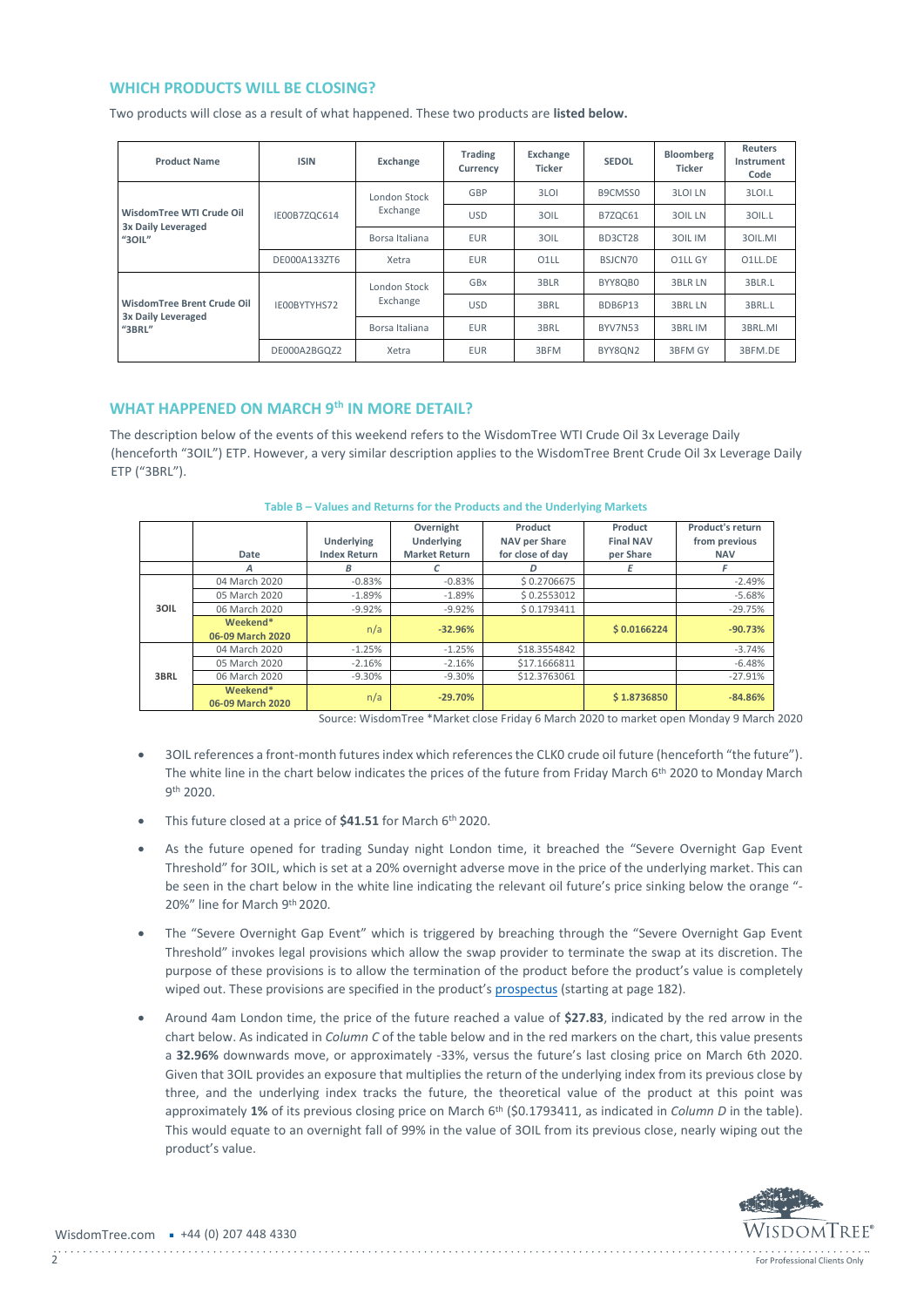- The swap provider, BNP Paribas, was able to terminate the swap such that the final NAV for the product is **\$0.0166224**, as specified in *Column E* in the table. This represents a return of **-90.73%** from the previous close.
- A very similar description of what happened applies to 3BRL.



**Chart A – Evolution of Prices in the Oil Future Underlying the Product**

Source: Bloomberg, WisdomTree as of March 9th 2020

WisdomTree will be issuing further communications in the form of legal announcements, website update and FAQs. Please follow our website for more information.

### **WHAT SHOULD I EXPECT TO HAPPEN IN THE PROCESS OF CLOSING DOWN A PRODUCT?**

The following timeline can provide additional detail about the process and what investors should expect at each stage

### **Monday, March 9th 2020**

- All trading lines of the product were suspended from trading on the various exchanges.
- An official announcement notifying investors of the expected product closures was made.
- The products were valued for the final time. The final value of investor's holdings will be based upon the price ("NAV") of each product as of the close of March 9th 2020. Investors can find all NAVs published daily on the WisdomTree website www.wisdomtree.eu by looking up the relevant product, and in the above tables.

#### **Wednesday, March 18th 2020**

- On this date (or shortly after it) we expect to make all payments to registered holders. Please note it may take a few days for the payment to reach your broker's or custodian's accounts, and from there your broker may take more time processing the payment to your account.
- For uncertificated security holders, payments are expected to be made through CREST and for certificated holders, payments are expected to be made via cheque sent by post. WISDOMTREE MULTI ASSET ISSUER

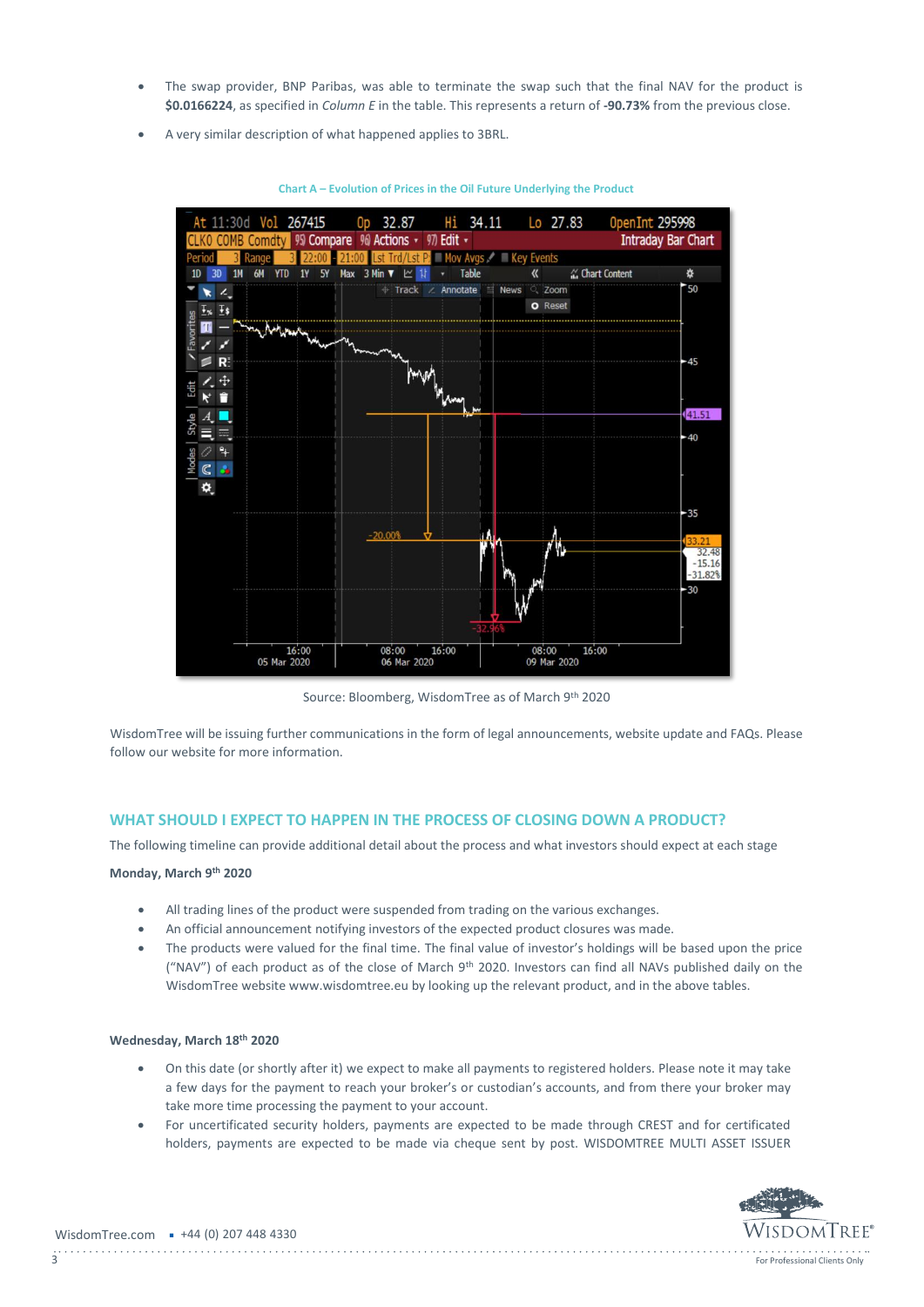PUBLIC LIMITED COMPANY (the "Issuer") will only make payments to Security Holders who are named in the relevant register as of March 16th 2020.

- The payment will be done as per the March of 9<sup>th</sup> final NAVs.
- Please note, while WisdomTree will not be charging any commissions or fees related to the disbursement of the payment, there may be fees that are charged by your broker, custodian or settlement systems.
- Payment will be made in the base currency of the products which is USD.
- To the extent that you hold your securities through a broker, custodian or other intermediary, please contact that intermediary for information on how they will pass on the payments. Typically, you should expect to receive the payment in much the same way you receive a dividend, a coupon on a bond or the payment of principal when the bond matures. It may take longer for the payment to find its way to your account if you hold the security through a broker or a nominee account of another kind. Your broker, bank or financial adviser will be able to provide further information regarding how this process will work for you.
- Specifically, if you do not have a USD account with your broker, custodian or intermediary you should contact your broker to determine how the payment will be processed or converted to your currency of choice.

## **IF I OWN SHARES OF A PRODUCT THAT IS CLOSING, WHAT DO I NEED TO DO?**

There is nothing you need to do, except wait for the payment. You may want to contact your broker to ask how the payment will be received, into which account, in which currency and the fees they may charge you.